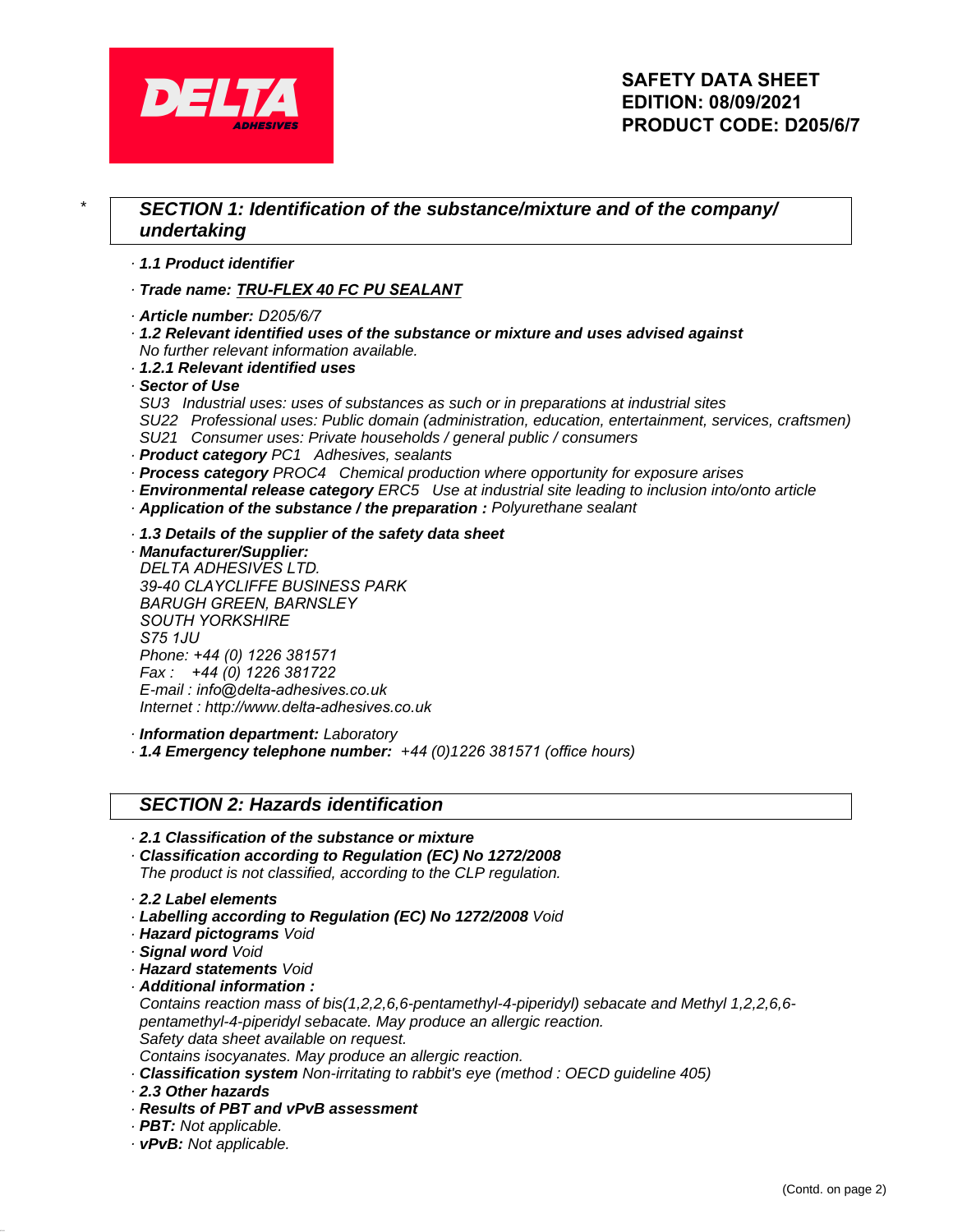

## **SECTION 3: Composition/information on ingredients**

#### · **3.2 Chemical characterisation: Mixtures**

· **Description:** Adhesive containing a polyurethane prepolymer based on diphenylmethanediisocyanate

| · Dangerous components:                                           |                                                                                                                                                                                                    |           |  |
|-------------------------------------------------------------------|----------------------------------------------------------------------------------------------------------------------------------------------------------------------------------------------------|-----------|--|
| CAS: 9002-86-2                                                    | polyvinyl chloride<br>substance with a Community workplace exposure limit                                                                                                                          | 20-50%    |  |
| CAS: 1330-20-7<br>EINECS: 215-535-7<br>Reg.nr.: 01-2119488216-32  | xylene, mixture of isomers<br>$\binom{1}{2}$ Flam. Liq. 3, H226; $\binom{1}{2}$ Acute Tox. 4, H312; Acute Tox. 4,<br>H332; Skin Irrit. 2, H315                                                     | $2 - 5%$  |  |
| CAS: 13463-67-7<br>EINECS: 236-675-5<br>Reg.nr.: 01-2119489379-17 | titanium dioxide<br>substance with a Community workplace exposure limit                                                                                                                            | < 5%      |  |
| CAS: 1305-78-8<br>EINECS: 215-138-9<br>Reg.nr.: 01-2119475325-36  | calcium oxide<br>Eye Dam. 1, H318; <>>Skin Irrit. 2, H315; STOT SE 3, H335                                                                                                                         | 2.5%      |  |
| CAS: 1309-37-1<br>EINECS: 215-168-2<br>Reg.nr.: 01-2119457614-35  | diiron trioxide<br>substance with a Community workplace exposure limit                                                                                                                             | 2%        |  |
| EC number: 926-141-6<br>Reg.nr.: 01-2119456620-43                 | hydrocarbons, C11-C14, n-alkanes, isoalkanes, cyclics, < 2%<br>aromatics<br>♦ Asp. Tox. 1, H304                                                                                                    | $2\%$     |  |
| CAS: 100-41-4<br>EINECS: 202-849-4<br>Reg.nr.: 01-2119489370-35   | ethylbenzene<br>♦ Flam. Liq. 2, H225; ♦ STOT RE 2, H373; Asp. Tox. 1, H304;<br>$\leftrightarrow$ Acute Tox. 4, H332; Aquatic Chronic 3, H412                                                       | 2%        |  |
| CAS: 1305-62-0<br>EINECS: 215-137-3<br>Reg.nr.: 01-2119475151-45  | calcium dihydroxide<br>Eye Dam. 1, H318; $\Diamond$ Skin Irrit. 2, H315                                                                                                                            | 5%        |  |
| CAS: 1333-86-4<br>EINECS: 215-609-9<br>Reg.nr.: 01-2119384822-32  | carbon black<br>substance with a Community workplace exposure limit                                                                                                                                | 5%        |  |
| CAS: 101-68-8<br>EINECS: 202-966-0<br>Reg.nr.: 01-2119457014-47   | 4,4'-methylenediphenyl diisocyanate<br>Resp. Sens. 1, H334; Carc. 2, H351; STOT RE 2, H373;<br>Acute Tox. 4, H332; Skin Irrit. 2, H315; Eye Irrit. 2, H319;<br>Škin Sens. 1, H317; STOT SE 3, H335 | $< 0.1\%$ |  |

### **SECTION 4: First aid measures**

### · **4.1 Description of first aid measures**

- · **General information** Immediately remove any clothing soiled by the product.
- · **After inhalation**
- Supply fresh air. If required, provide artificial respiration. Keep patient warm. Consult doctor if symptoms persist.
- In case of unconsciousness, place patient stably in side position for transportation.
- · **After skin contact** Immediately wash with water and soap and rinse thoroughly.
- · **After eye contact** Rinse opened eye for several minutes under running water. Then consult a doctor.
- · **After swallowing** Do not induce vomiting; call for medical help immediately.
- · **4.2 Most important symptoms and effects, both acute and delayed**
- **Drowsiness** Headache **Dizziness**
- Nausea
- · **4.3 Indication of any immediate medical attention and special treatment needed** No further relevant information available.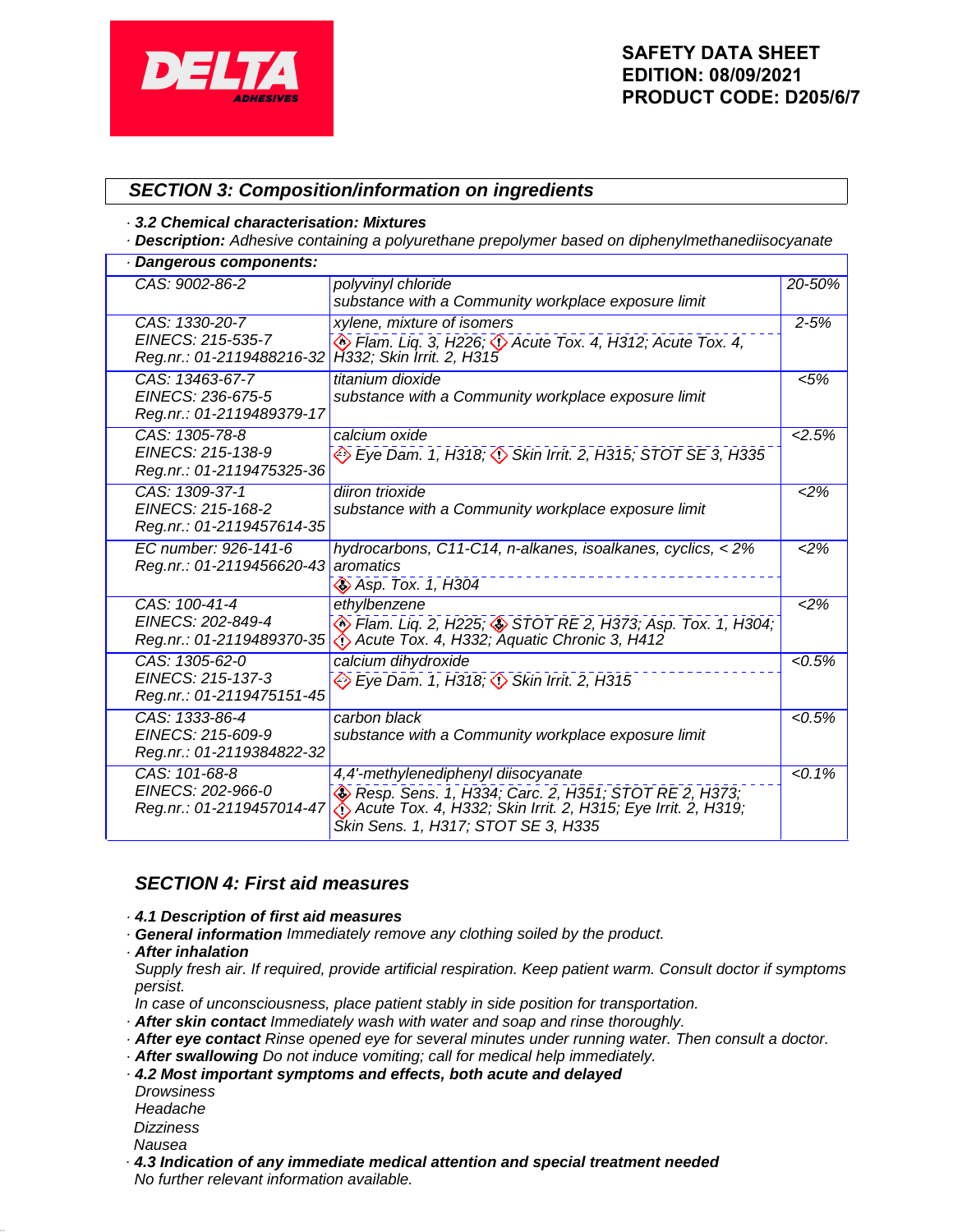

# **SECTION 5: Firefighting measures**

- · **5.1 Extinguishing media** · **Suitable extinguishing agents** Carbon dioxide Foam Fire-extinguishing powder · **For safety reasons unsuitable extinguishing agents** Water with full jet. · **5.2 Special hazards arising from the substance or mixture**
- In case of fire, the following can be released: Carbon monoxide (CO) Nitrogen oxides (NOx) In certain fire conditions, traces of other toxic gases cannot be excluded, e.g.: Hydrogen cyanide (HCN) **Isocvanates** · **5.3 Advice for firefighters**
- · **Protective equipment:** Wear self-contained respiratory protective device.

## **SECTION 6: Accidental release measures**

- · **6.1 Personal precautions, protective equipment and emergency procedures** Ensure adequate ventilation. Keep away from ignition sources.
- · **6.2 Environmental precautions:** Do not allow product to reach sewage system or any water course.
- · **6.3 Methods and material for containment and cleaning up:**
- Pick up mechanically. Send for recovery or disposal in suitable receptacles. Do not close them (reaction with water forming carbon dioxide). · **6.4 Reference to other sections**
- See Section 7 for information on safe handling See Section 8 for information on personal protection equipment. See Section 13 for disposal information.

## **SECTION 7: Handling and storage**

- · **7.1 Precautions for safe handling** Ensure good ventilation/exhaustion at the workplace.
- · **Information about protection against explosions and fires:**

Keep ignition sources away - Do not smoke.

- · **7.2 Conditions for safe storage, including any incompatibilities**
- · **Storage**
- · **Requirements to be met by storerooms and receptacles:** Provide ventilation for receptacles.
- · **Information about storage in one common storage facility:** Not required.
- · **Further information about storage conditions:**
- Keep receptacle tightly sealed.
- Store in dry conditions. Store in a cool place.
- 
- · **7.3 Specific end use(s)** No further relevant information available.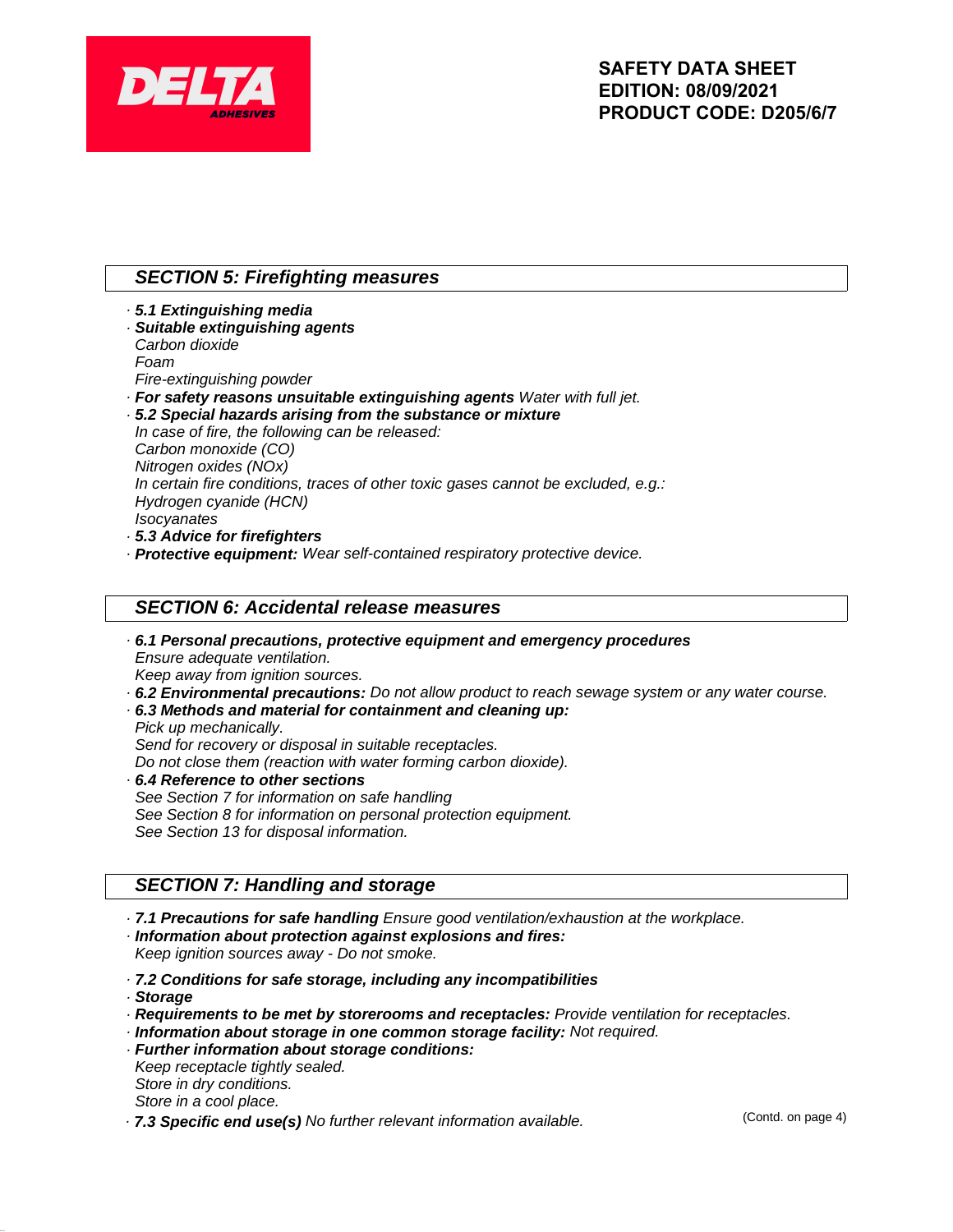

|            | - Additional information about design of technical systems: No further data; see item 7.                                                         |
|------------|--------------------------------------------------------------------------------------------------------------------------------------------------|
|            | 8.1 Control parameters                                                                                                                           |
|            | · Components with limit values that require monitoring at the workplace:                                                                         |
|            | 9002-86-2 polyvinyl chloride                                                                                                                     |
| WEL        | Long-term value: $10* 4**$ mg/m <sup>3</sup><br>inhalable dust **respirable dust                                                                 |
|            | 1330-20-7 xylene, mixture of isomers                                                                                                             |
| WEL        | Short-term value: 441 mg/m <sup>3</sup> , 100 ppm<br>Long-term value: 220 mg/m <sup>3</sup> , 50 ppm<br>Sk; BMGV                                 |
|            | 13463-67-7 titanium dioxide                                                                                                                      |
| WEL        | Long-term value: $10* 4**$ mg/m <sup>3</sup><br>*total inhalable **respirable                                                                    |
|            | 1305-78-8 calcium oxide                                                                                                                          |
| WEL        | Long-term value: 2 mg/m <sup>3</sup>                                                                                                             |
|            | 1309-37-1 diiron trioxide                                                                                                                        |
| WEL        | Short-term value: 10* mg/m <sup>3</sup><br>Long-term value: $5*10**4***$ mg/m <sup>3</sup><br>* fume (as Fe), **total respirable, *** respirable |
|            | hydrocarbons, C11-C14, n-alkanes, isoalkanes, cyclics, < 2% aromatics                                                                            |
|            | RCP-TWA Long-term value: 1200 mg/m <sup>3</sup>                                                                                                  |
| <b>VME</b> | Long-term value: 1200 mg/m <sup>3</sup>                                                                                                          |
|            | 100-41-4 ethylbenzene                                                                                                                            |
| WEL        | Short-term value: 552 mg/m <sup>3</sup> , 125 ppm<br>Long-term value: 441 mg/m <sup>3</sup> , 100 ppm<br>Sk                                      |
|            | 1305-62-0 calcium dihydroxide                                                                                                                    |
| WEL        | Long-term value: 5 mg/m <sup>3</sup>                                                                                                             |
|            | 1333-86-4 carbon black                                                                                                                           |
| WEL        | Short-term value: 7 mg/m <sup>3</sup><br>Long-term value: 3.5 mg/m <sup>3</sup>                                                                  |
|            | 101-68-8 4,4'-methylenediphenyl diisocyanate                                                                                                     |
| WEL        | Short-term value: 0.07 mg/m <sup>3</sup><br>Long-term value: 0.02 mg/m <sup>3</sup><br>Sen; as -NCO                                              |
|            | · Ingredients with biological limit values:                                                                                                      |
|            | 1330-20-7 xylene, mixture of isomers                                                                                                             |
|            | BMGV 650 mmol/mol creatinine                                                                                                                     |
|            | Medium: urine<br>Sampling time: post shift                                                                                                       |
|            | Parameter: methyl hippuric acid<br>· Additional information: The lists that were valid during the creation were used as basis.                   |
|            |                                                                                                                                                  |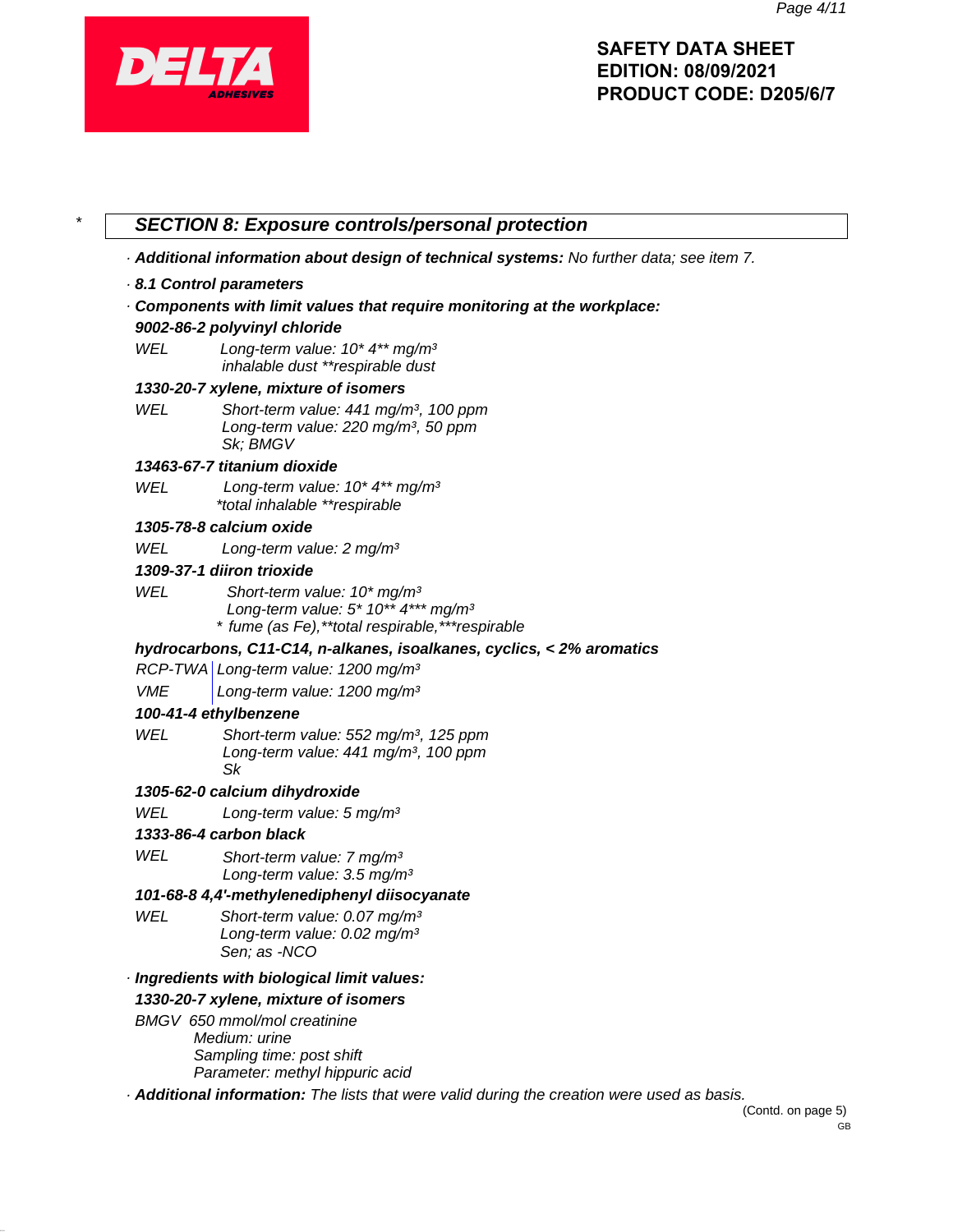(Contd. of page 4)



- · **8.2 Exposure controls**
- · **Personal protective equipment** · **General protective and hygienic measures**
- Wash hands before breaks and at the end of work. Avoid close or long term contact with the skin.
- · **Breathing equipment:** Use suitable respiratory protective device in case of insufficient ventilation: Short term filter device: Filter AB
- · **Protection of hands:**
- PVA gloves of superior quality.

The selection of the suitable gloves does not only depend on the material, but also on further marks of quality and varies from manufacturer to manufacturer. As the product is a preparation of several substances, the resistance of the glove material can not be calculated in advance and has therefore to be checked prior to the application.

· **Eye protection:** Not required.

# **SECTION 9: Physical and chemical properties**

| . 9.1 Information on basic physical and chemical properties<br><b>General Information</b><br>· Appearance:<br>Form:<br>Colour:<br>· Odour: | Pasty<br>Various colours<br>cherry<br>Light                                                                                |
|--------------------------------------------------------------------------------------------------------------------------------------------|----------------------------------------------------------------------------------------------------------------------------|
| Change in condition<br>Melting point/freezing point:<br>Initial boiling point and boiling range: 137 °C                                    | undetermined                                                                                                               |
| · Flash point:                                                                                                                             | 40-55 °C                                                                                                                   |
| · Flammability (solid)                                                                                                                     | The product is not subject to classification because its<br>speed of combustion is lower than the limit of the regulation. |
| · Self-ignition temperature:                                                                                                               | > 200 °C                                                                                                                   |
| · Explosive properties:                                                                                                                    | Product is not explosive. However, formation of explosive<br>air/vapour mixtures are possible                              |
| · Explosion limits:<br>Lower:<br><b>Upper:</b>                                                                                             | $0.6$ Vol %<br>8 Vol %                                                                                                     |
| · Density at 20 °C:                                                                                                                        | 1.16                                                                                                                       |
| · Solubility in / Miscibility with<br>Water:<br>· 9.2 Other information<br>· Volatile organic compounds (VOC) :                            | Insoluble<br>No further relevant information available.<br>$< 9\%$                                                         |

# **SECTION 10: Stability and reactivity**

· **10.1 Reactivity** No further relevant information available.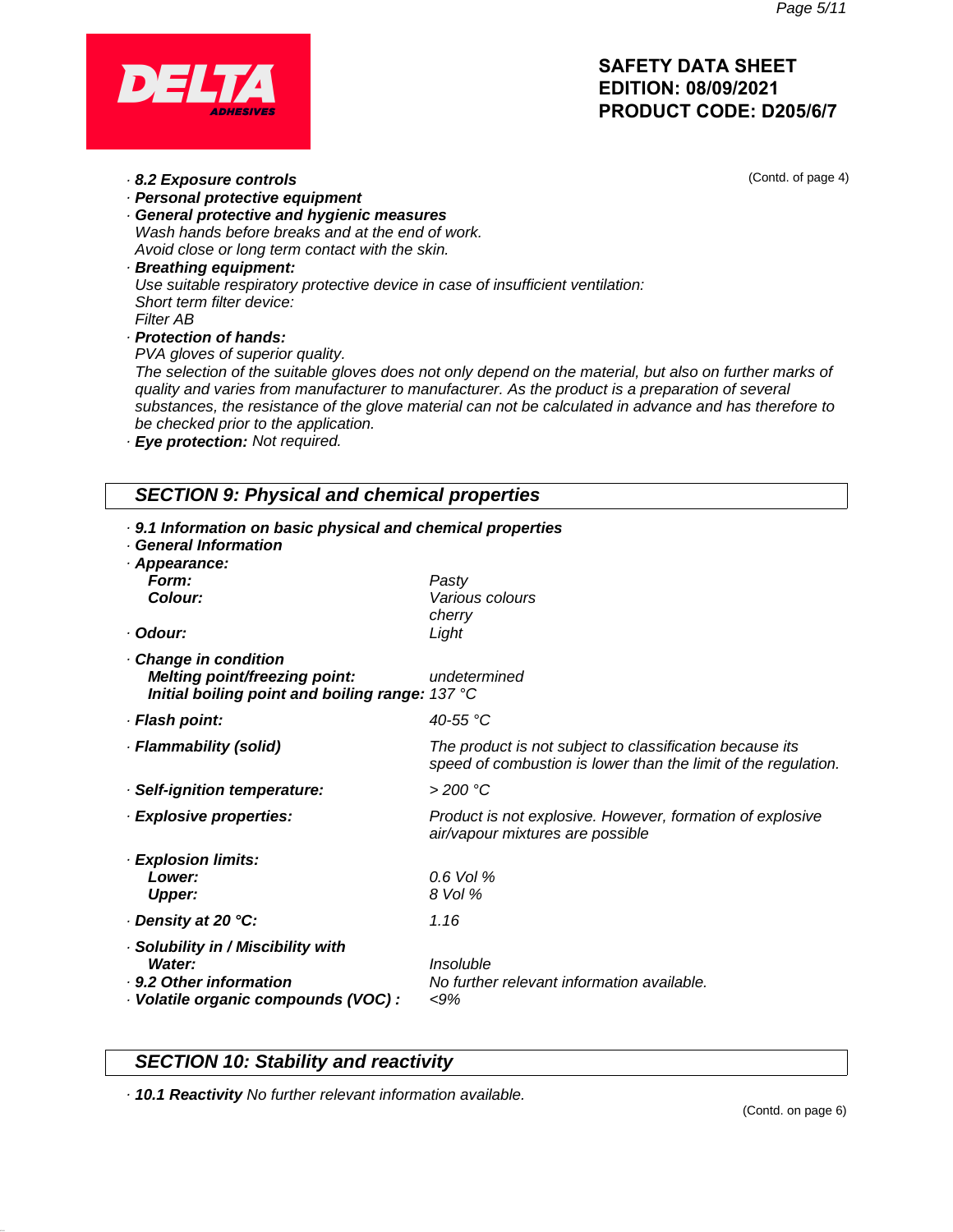

(Contd. of page 5)

- · **10.2 Chemical stability**
- · **Thermal decomposition / conditions to be avoided:** No decomposition if used according to specifications.
- · **10.3 Possibility of hazardous reactions** Reacts with alcohols, amines, aqueous acids and alkalis. Reacts with water forming carbon dioxide.Danger of receptacles bursting because of vapour overpressure.
- · **10.4 Conditions to avoid** No further relevant information available.
- · **10.5 Incompatible materials:** No further relevant information available.
- · **10.6 Hazardous decomposition products:** No dangerous decomposition products known.

## **SECTION 11: Toxicological information**

- · **11.1 Information on toxicological effects**
- · **Acute toxicity** Based on available data, the classification criteria are not met.
- · **LD/LC50 values that are relevant for classification:**

### **1330-20-7 xylene, mixture of isomers**

| Oral   | LD50 | 8,700 mg/kg (rat)                    |
|--------|------|--------------------------------------|
| Dermal | LD50 | 2,000 mg/kg (rbt)                    |
|        |      | Inhalative LC50/4 h 6,350 mg/l (rat) |

#### **100-41-4 ethylbenzene**

| Oral   | LD50 | 3,500 mg/kg (rat)  |
|--------|------|--------------------|
| Dermal | LD50 | 17,800 mg/kg (rbt) |

· **Primary irritant effect:**

· **Skin corrosion/irritation** May be slightly irritant.

· **Serious eye damage/irritation** May be slightly irritant.

- · **Respiratory or skin sensitisation** Based on available data, the classification criteria are not met.
- · **Additional toxicological information:** Non-irritating to rabbit's eye (method : OECD guideline 405)
- · **CMR effects (carcinogenity, mutagenicity and toxicity for reproduction)**
- · **Germ cell mutagenicity** Based on available data, the classification criteria are not met.
- · **Carcinogenicity** Based on available data, the classification criteria are not met.
- · **Reproductive toxicity** Based on available data, the classification criteria are not met.
- · **STOT-single exposure** Based on available data, the classification criteria are not met.
- · **STOT-repeated exposure** Based on available data, the classification criteria are not met.
- · **Aspiration hazard** Based on available data, the classification criteria are not met.

## **SECTION 12: Ecological information**

#### · **12.1 Toxicity**

- · **Aquatic toxicity:** No further relevant information available.
- · **12.2 Persistence and degradability** No further relevant information available.
- · **12.3 Bioaccumulative potential** No further relevant information available.
- · **12.4 Mobility in soil** No further relevant information available.
- · **Additional ecological information:**

· **General notes:**

Water hazard class 1 (German Regulation) (Self-assessment): slightly hazardous for water. Do not allow product to reach ground water, water course or sewage system.

- · **12.5 Results of PBT and vPvB assessment**
- · **PBT:** Not applicable.

· **vPvB:** Not applicable.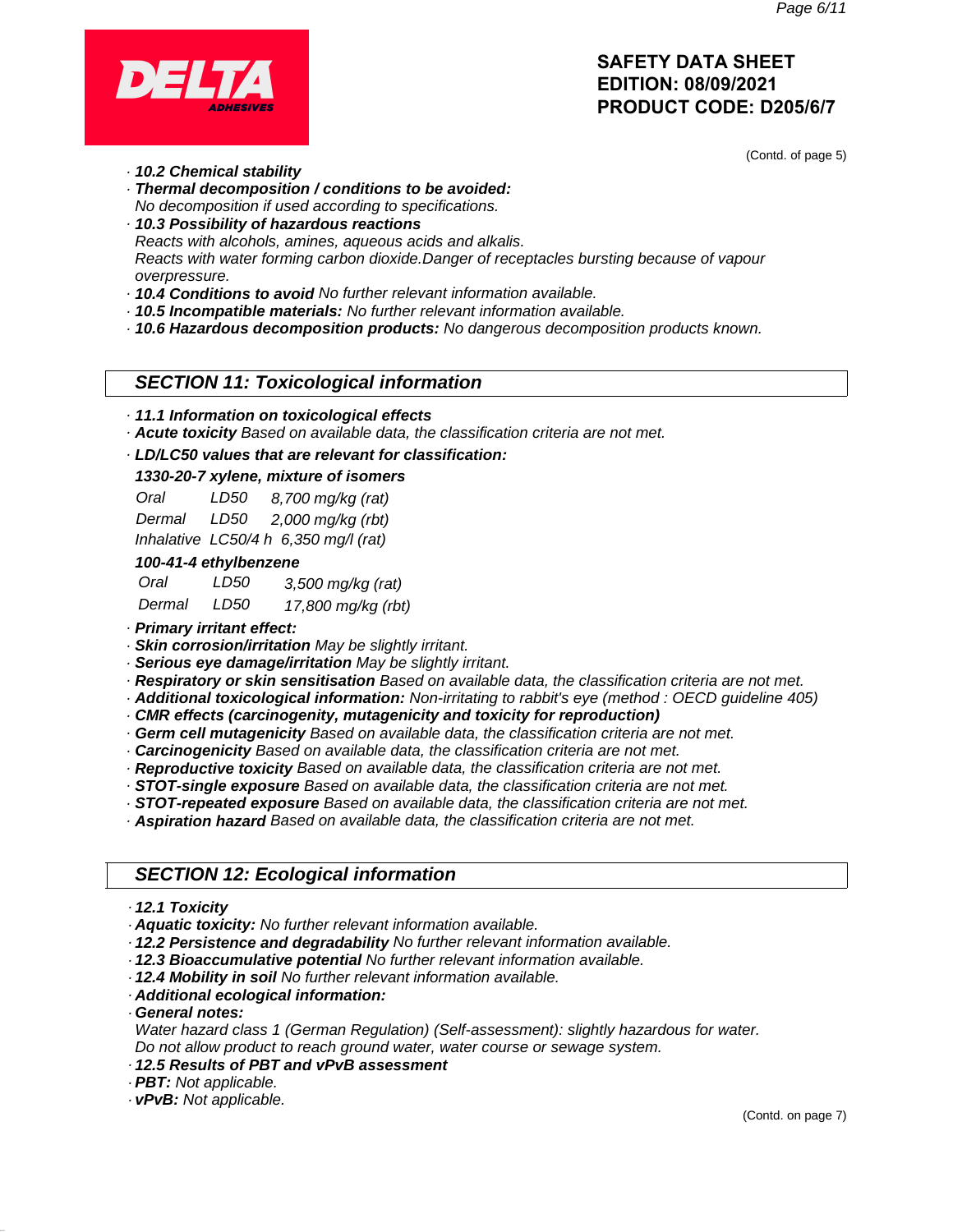

### **SECTION 13: Disposal considerations**

· **13.1 Waste treatment methods**

· **Recommendation**

Must be disposed of in an incinerator for hazardous waste according to official regulations.

· **Waste disposal key:** 08 04 09\*

· **Uncleaned packaging :**

· **Recommendation:** Disposal must be made according to official regulations.

| <b>SECTION 14: Transport information</b>                                          |                                                                                                                                                                                                                                                         |  |
|-----------------------------------------------------------------------------------|---------------------------------------------------------------------------------------------------------------------------------------------------------------------------------------------------------------------------------------------------------|--|
| $.14.1$ UN-Number<br>· ADR, ADN, IMDG, IATA                                       | Void                                                                                                                                                                                                                                                    |  |
| 14.2 UN proper shipping name<br>· ADR, ADN, IMDG<br>. IATA                        | Void<br>Not regulated                                                                                                                                                                                                                                   |  |
| 14.3 Transport hazard class(es)                                                   |                                                                                                                                                                                                                                                         |  |
| · ADR, ADN, IMDG, IATA<br>· Class                                                 | Void                                                                                                                                                                                                                                                    |  |
| 14.4 Packing group<br>· ADR, IMDG, IATA                                           | Void                                                                                                                                                                                                                                                    |  |
| · 14.5 Environmental hazards:                                                     | Not applicable.                                                                                                                                                                                                                                         |  |
| 14.6 Special precautions for user<br>· Stowage Category                           | Not applicable.<br>B                                                                                                                                                                                                                                    |  |
| 14.7 Transport in bulk according to Annex II of<br><b>Marpol and the IBC Code</b> | Not applicable.                                                                                                                                                                                                                                         |  |
| · Transport/Additional information:                                               | Not classified as hazardous for transport as<br>specified in paragraphs 2.2.41.1.5 of the ADR code,<br>2.4.2.2.2.1 of the IMDG code and 3.4.1.1.2.1 of the<br>IATA code as the product is a solid and as its<br>combustion speed is lower than 2.2 mm/s |  |
| · UN "Model Regulation":                                                          | Void                                                                                                                                                                                                                                                    |  |

# **SECTION 15: Regulatory information**

· **15.1 Safety, health and environmental regulations/legislation specific for the substance or mixture**

· **Directive 2012/18/EU**

· **Named dangerous substances - ANNEX I** None of the ingredients is listed.

- · **French VOC regulation (decree n° 2011-321) :** Class A+
- · **Biocides regulation (UE/2012/528)** None of the ingredients is listed.
- · **15.2 Chemical safety assessment:** A Chemical Safety Assessment has been carried out.

<sup>·</sup> **National regulations**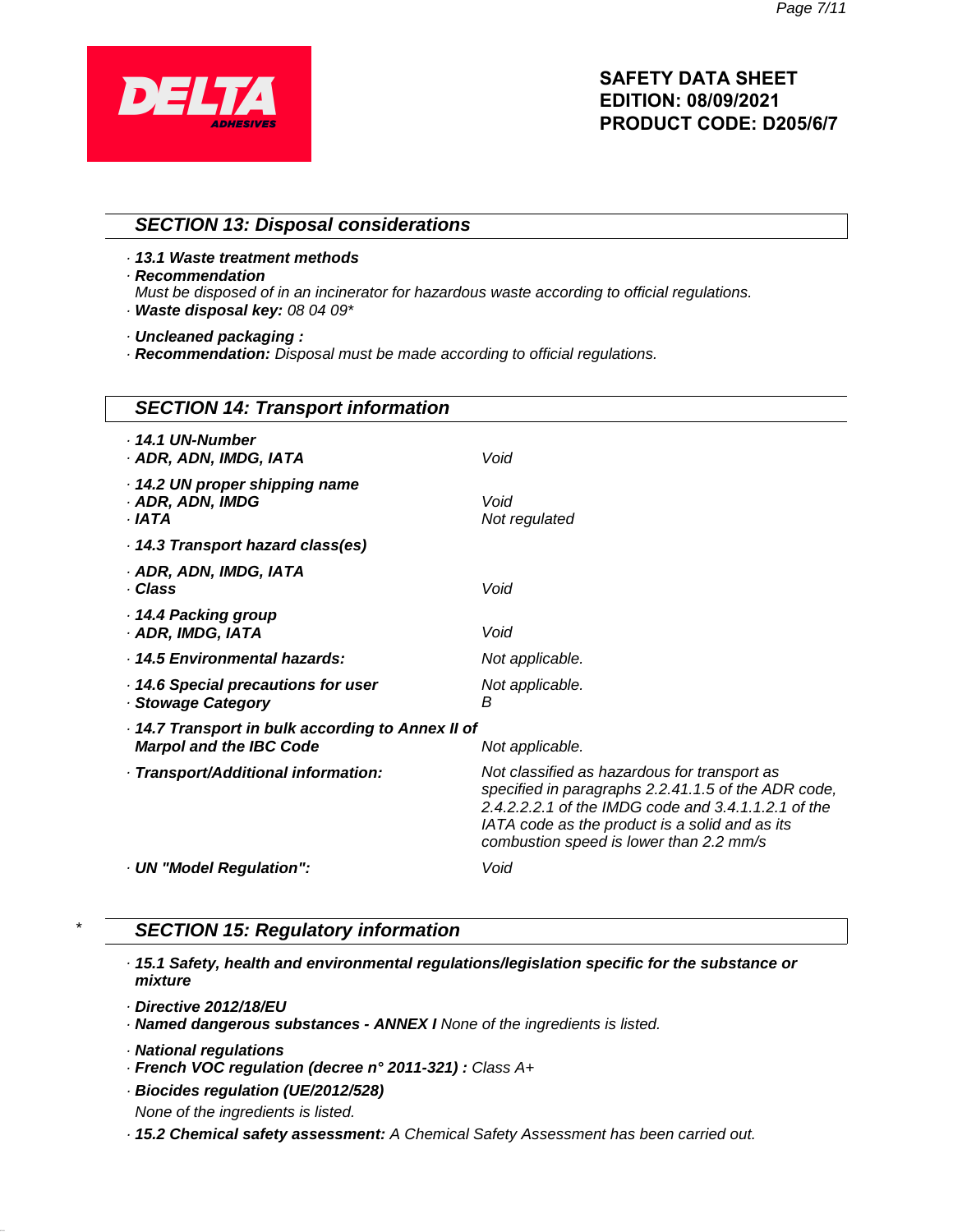

# **SECTION 16: Other information**

This information is based on our present knowledge. However, this shall not constitute a guarantee for any specific product features and shall not establish a legally valid contractual relationship. This data sheet is particularly in accordance with the european regulations 1907/2006/EC, 1272/2008/ EC and their amendments ; it is written according to annex II of the european regulation 830/2015/EC.

#### · **Relevant phrases**

H225 Highly flammable liquid and vapour. H226 Flammable liquid and vapour. H304 May be fatal if swallowed and enters airways. H312 Harmful in contact with skin. H315 Causes skin irritation. H317 May cause an allergic skin reaction. H318 Causes serious eye damage. H319 Causes serious eye irritation. H332 Harmful if inhaled. H334 May cause allergy or asthma symptoms or breathing difficulties if inhaled. H335 May cause respiratory irritation. H351 Suspected of causing cancer. H373 May cause damage to the hearing organs through prolonged or repeated exposure. H412 Harmful to aquatic life with long lasting effects.

### · **Department issuing SDS:** Laboratory

- · **Contact:** cf. § 1
- · **Review :**

An asterisk in the margin of a paragraph means amendments in comparison to the former version. · **Abbreviations and acronyms:**

ADR: Accord européen sur le transport des marchandises dangereuses par Route (European Agreement concerning the International Carriage of Dangerous Goods by Road) IMDG: International Maritime Code for Dangerous Goods IATA: International Air Transport Association GHS: Globally Harmonised System of Classification and Labelling of Chemicals EINECS: European Inventory of Existing Commercial Chemical Substances ELINCS: European List of Notified Chemical Substances CAS: Chemical Abstracts Service (division of the American Chemical Society) LC50: Lethal concentration, 50 percent LD50: Lethal dose, 50 percent PBT: Persistent, Bioaccumulative and Toxic vPvB: very Persistent and very Bioaccumulative Flam. Liq. 2: Flammable liquids – Category 2 Flam. Liq. 3: Flammable liquids – Category 3 Acute Tox. 4: Acute toxicity – Category 4 Skin Irrit. 2: Skin corrosion/irritation – Category 2 Eye Dam. 1: Serious eye damage/eye irritation – Category 1 Eye Irrit. 2: Serious eye damage/eye irritation – Category 2 Resp. Sens. 1: Respiratory sensitisation – Category 1 Skin Sens. 1: Skin sensitisation – Category 1 Carc. 2: Carcinogenicity – Category 2 STOT SE 3: Specific target organ toxicity (single exposure) – Category 3 STOT RE 2: Specific target organ toxicity (repeated exposure) – Category 2 Asp. Tox. 1: Aspiration hazard – Category 1 Aquatic Chronic 3: Hazardous to the aquatic environment - long-term aquatic hazard – Category 3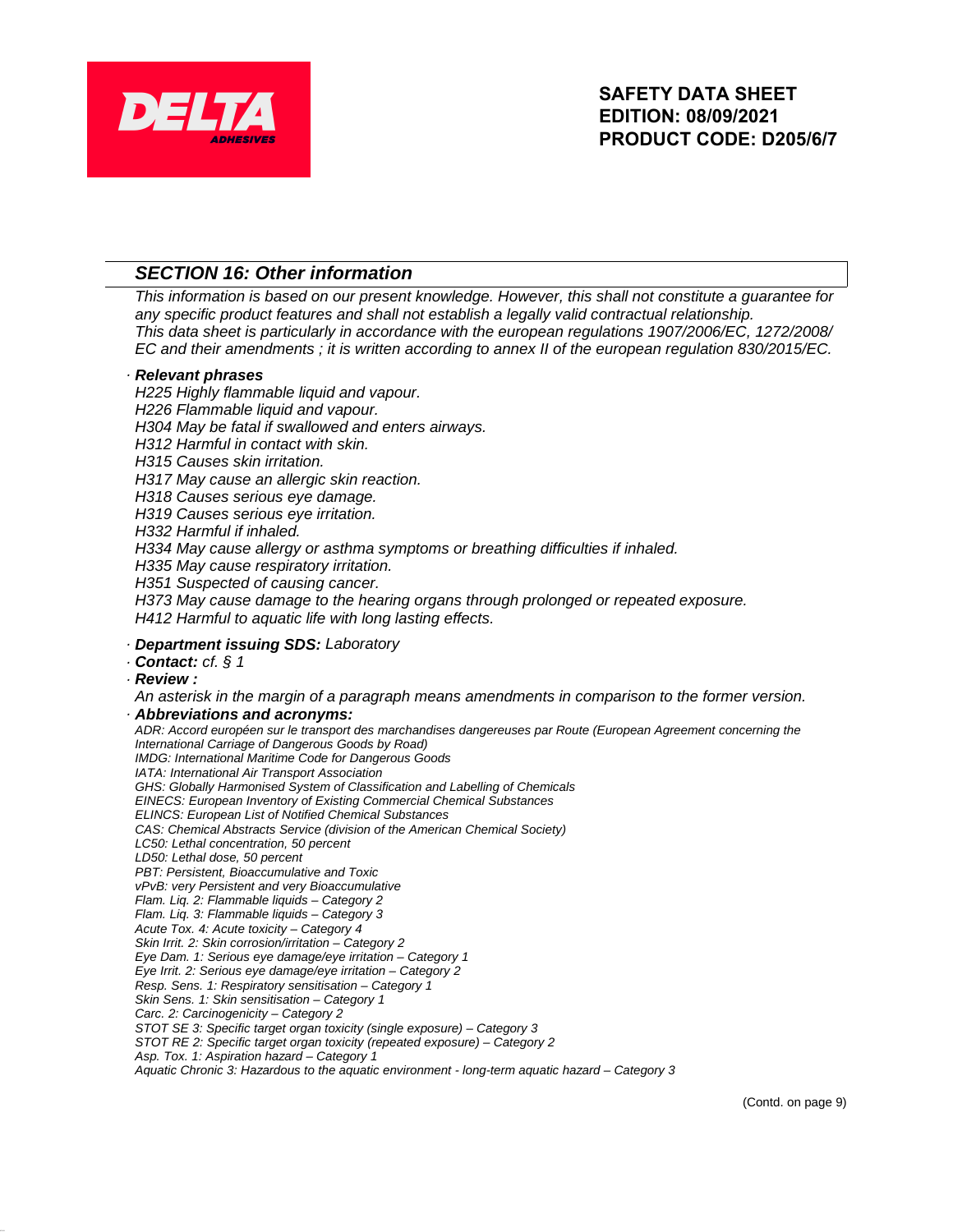

## **Annex: Exposure scenario**

· **Name** xylene, mixture of isomers

· **Short title of the exposure scenario**

Industrial use for rigid foam, coatings and adhesives and sealants

Professional end use in rigid foam, coatings, adhesives and sealants and other composite material Consumer end use in rigid foam, coatings and adhesives and sealants

### · **Sector of Use**

SU3 Industrial uses: uses of substances as such or in preparations at industrial sites

SU21 Consumer uses: Private households / general public / consumers

SU22 Professional uses: Public domain (administration, education, entertainment, services, craftsmen)

SU3 Industrial uses: uses of substances as such or in preparations at industrial sites

SU22 Professional uses: Public domain (administration, education, entertainment, services, craftsmen)

SU21 Consumer uses: Private households / general public / consumers

### · **Product category**

PC1 Adhesives, sealants

PC32 Polymer preparations and compounds

#### · **Process category**

PROC4 Chemical production where opportunity for exposure arises

PROC5 Mixing or blending in batch processes

PROC7 Industrial spraying

PROC8a Transfer of substance or mixture (charging and discharging) at non-dedicated facilities

PROC8b Transfer of substance or mixture (charging and discharging) at dedicated facilities

PROC9 Transfer of substance or mixture into small containers (dedicated filling line, including weighing)

PROC15 Use as laboratory reagent

## · **Environmental release category**

ERC2 Formulation into mixture

ERC5 Use at industrial site leading to inclusion into/onto article

ERC8c Widespread use leading to inclusion into/onto article (indoor)

ERC8f Widespread use leading to inclusion into/onto article (outdoor)

· **Description of the activities / processes covered in the Exposure Scenario**

See section 1 of the annex to the Safety Data Sheet.

#### · **Conditions of use**

Customary application according to section 1. According to directions for use.

# · **Duration and frequency**

SU3 and SU22 :

# Up to 8 h per day, 300 days per year

SU21, PC1 (adhesives, sealants) :

```
Up to 1 times per day, 365 days per year
```
Concentrations up to 25 %

Exposed skin surface (hands) up to 35.73 cm²

Amounts used/applied per event : 75 g

```
Room volume : > 20 m<sup>3</sup>
```
Exposition up to 1 hour(s) per event

- · **Physical parameters**
- · **Physical state** Fluid
- · **Concentration of the substance in the mixture** Raw material.
- · **Other operational conditions**
- · **Other operational conditions affecting environmental exposure** Local fresh water dilution factor: 10 Local marine water dilution factor : 100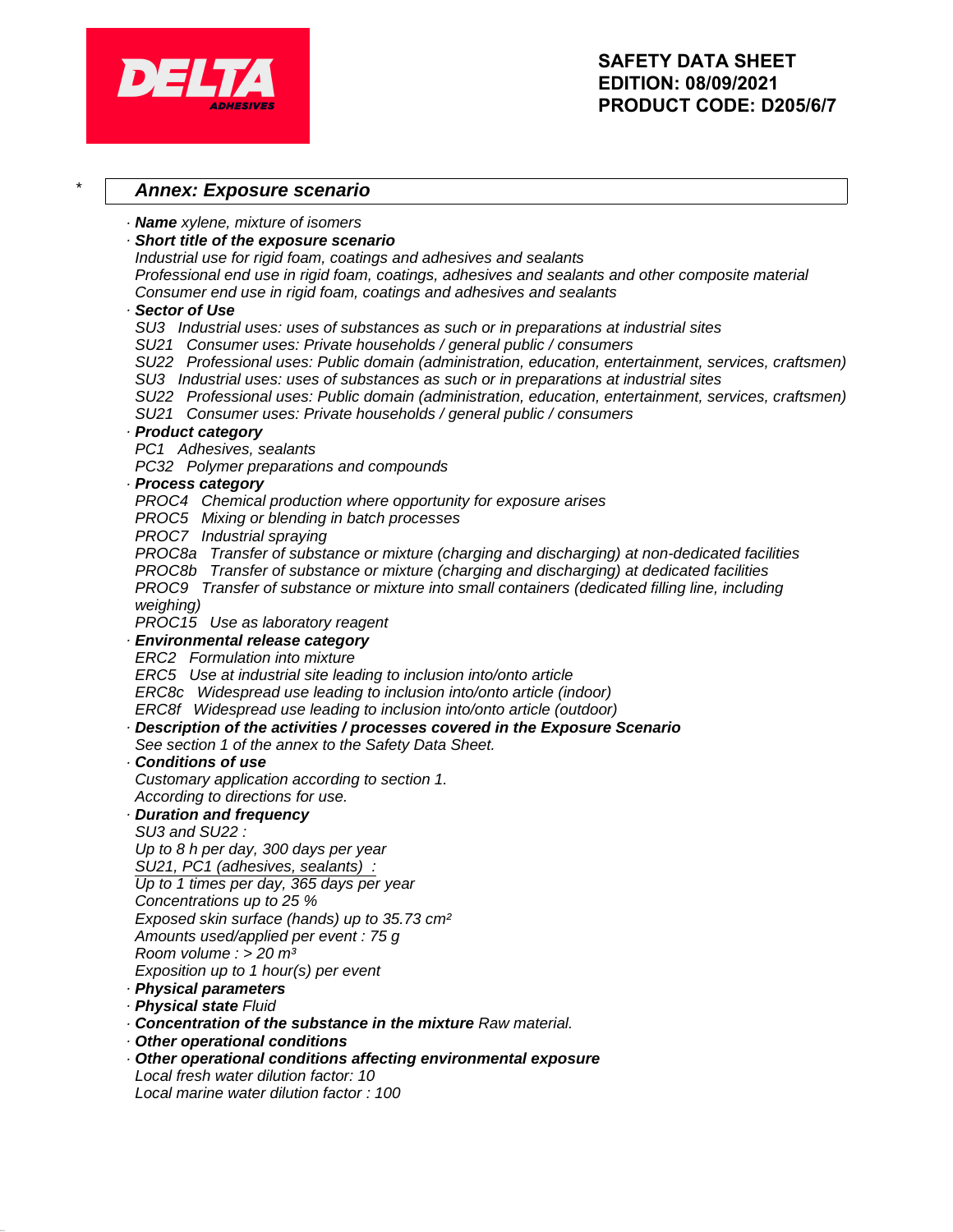

· **Other operational conditions affecting worker exposure** Indoor application. Outdoor application. Do not breathe gas/vapour/aerosol. Avoid contact with the skin, eyes and clothing.

- Avoid contact with the skin.
- · **Other operational conditions affecting consumer exposure** Keep out of the reach of children.
- · **Other operational conditions affecting consumer exposure during the use of the product** Application temperature : room temperature
- · **Risk management measures**
- · **Worker protection**

#### SU3 :

Avoid direct contact with skin. Identify potential areas for indirect contact with the skin. Wear gloves (EN 374) if there is a risk of contact of the substance with the skin. Remove impurities / quantities immediately after spilling. Wash skin immediately after handling. Complete basic training of personnel, so that exposure is minimized and eventually the skin problems are reported. Other measures of skin protection are required, such as waterproof clothing and a protective mask during activities with high spread, leading to the likely significant release of aerosols (e.g. spraying).

Mixing operations (closed systems) : provide adequate general ventilation (not less than 3 to 5 air changes per hour).

Preparation of material for application / blending operations (open systems) : provide adequate controlled ventilation (10 to 15 air changes per hour).

Spray (automatic / robotic) : carry out in ventilated booth with laminar air flow.

Spray : ensure an adequate controlled ventilation (10 to 15 air changes per hour). Wear a respiratory protection (standard EN 140 with Type A filter or better).

Roller coating, spraying and flow coating : provide additional ventilation where emissions occur. Storage with occasional controlled exposure : store substance in a closed system.

Cleaning : ensure an adequate controlled ventilation (10 to 15 air changes per hour) SU 22 :

Avoid direct contact with skin. Identify potential areas for indirect contact with the skin. Wear gloves (EN 374) if there is a risk of contact of the substance with the skin. Remove impurities / quantities immediately after spilling. Wash skin immediately after handling. Complete basic training of personnel, so that exposure is minimized and eventually the skin problems are reported. Other measures of skin

protection are required, such as waterproof clothing and a protective mask during activities with high spread, leading to the likely significant release of aerosols (e.g. spraying).

Preparation of material for indoor application : provide adequate controlled ventilation (10 to 15 air changes per hour); avoid activities with more than 1 hour exposure.

Preparation of material for outdoor application : ensure that exploitation takes place outdoors ; avoid activities with more than 1 hour exposure.

Indoor roller coating, spraying and flow coating : ensure adequate controlled ventilation (10 to 15 air changes per hour) ; wear respiratory protection (standard EN 140 with Type A filter or better).

Outdoor roller coating, spray and flow coating : ensure that the operation takes place outdoors, wear respiratory protection (standard EN 140 with Type A filter or better).

Indoor spraying : carry out in ventilated booth with laminar air flow.

Outdoor spraying : ensure that the operation takes place outdoors ; avoid activities with more than 4 hours exposure ; wear a full face respirator according to standard EN136 with Type A filter or better. Cleaning and maintenance of equipment : extinguish systems before opening and maintenance of equipment ; avoid activities with more than 4 hours exposure.

Storage with occasional controlled exposure : store substance in a closed system ; ensure an adequate controlled ventilation (10 to 15 air changes per hour).

Do not eat, drink, smoke while working.

### · **Organisational protective measures**

SU3 and SU 22 :

Do not apply industrial sludge to natural soils. Sewage sludge has to be incinerated, stored or treated.